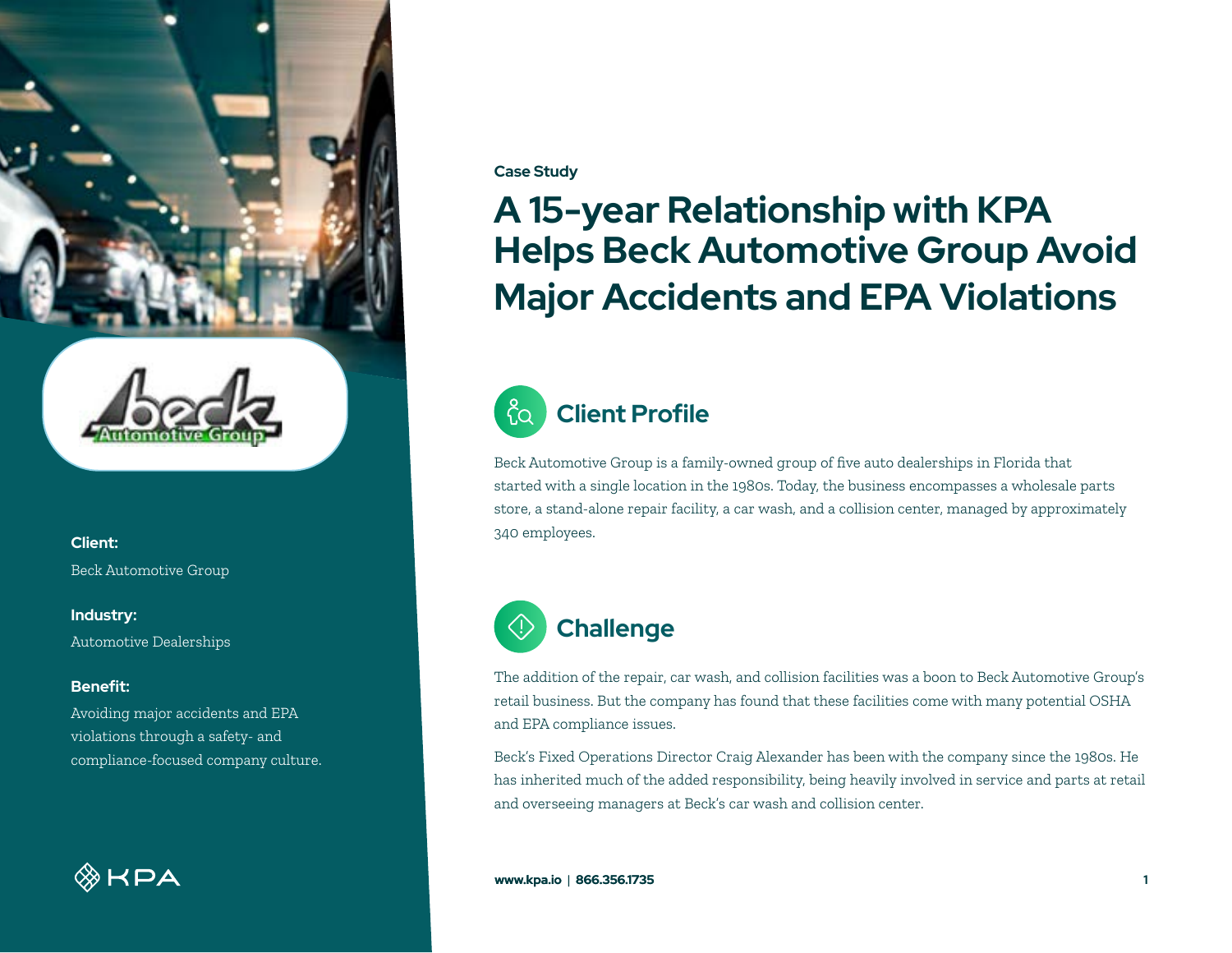"The collision center has been a big focus for EPA-concerns with all the paint and everything involved," Alexander said. "I try to keep everybody focused and make sure everything's in line."

For Beck's Auto Group, the priority is being prepared for a surprise auditor visit, and that's exactly what happened during a 2008 dealership acquisition, when the company ran into an issue with a building they were in the process of acquiring.

"I would say probably three months into the buy-sell deal, we ran into an EPA issue with an old detail bay in the back of the building," Alexander recalled. "We didn't know anything about it, and at this point, we owned the building. We started having people breathing down our necks. We were going to have to dig out a bunch of soil and do soil sampling. It turned into a mess."



#### That's when they turned to KPA.

"Hannah [from KPA] just jumped right in," Alexander said. "I mean, she jumped right in and said, 'All right guys, this is what we need to do.' And she said, 'I'm going to take it from here. I'll be your contact point. If I need you for anything, I'll call you.' Not much involvement was required from us at all."

"And the result was we didn't have to dig up any soil," he added. "We had to go through some testing, but we didn't have to go through all the hoops that the EPA made it sound like we would have to go through."

Beck Automotive Group immediately saw the value KPA could deliver.

"We realized that, hey, we've got a good relationship here with someone who can take care of us, who is very knowledgeable, and obviously has much bigger resources than we do," Alexander said.

KPA Software also houses the company's written EHS planning documents. "Managing our documents was a definite challenge prior to KPA," Alexander continued.

*"KPA finds items that we correct and the overall emphasis on safety in our operation has made the difference."*

> Craig Alexander, Fixed Operations Director

 $\otimes$ KPA

**www.kpa.io** | **866.356.1735 2**